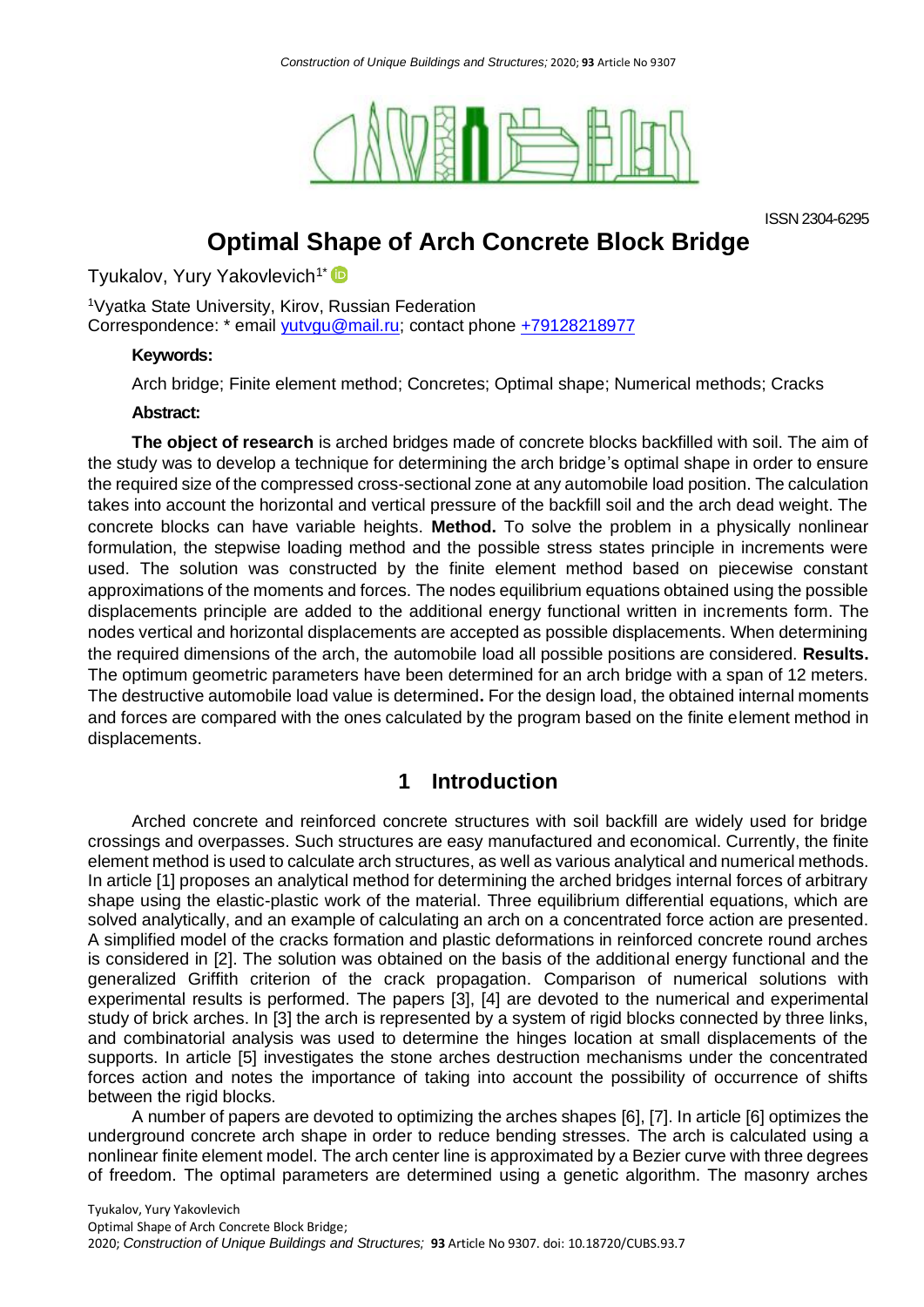destruction mechanisms and concrete blocks arch are largely similar. Numerous studies have been devoted to the study of arched masonry bridges work [8]–[11]. The article [12] provides an overview of research on reinforcing brick arches methods with composite materials. In particular, the use of fiberreinforced cement matrix (FRCM) materials to reinforce brick arches is explored in [13]. The article presents numerical and experimental studies of arches reinforced with such materials. Arches are modeled with a rigid blocks set. In a number of works, volumetric finite elements are used to calculate stone and concrete structures [11], [14], [15]. In [11], it is presents the combined finite-discrete element method (FDEM) application to the analysis of three-dimensional stone structures from dry stone. The article [16] presents experimental and numerical studies results of a multi-span arched masonry bridge response to vertical static loads. In [17], a two-phase strategy for the numerical simulation of the arched bridges stone destruction process is presented, in which stone blocks are represented by solid elements, and the solution was described by special finite elements. Three modes of destruction (compression, tension and shear) for masonry materials are considered. Article [18] is devoted to the masonry numerical analysis based on experimental data, where the compressible-bendable elements behavior is investigated. When calculating arched bridges, it is important to take into account shear deformations [19], [20]. The shear deformations accounting theory of the circular arches was proposed in [20]. This paper presents an analytical solution of calculating circular arches based on the logarithmic functions using. Shear deformations consideration based on stresses approximations is presented in the works [21], [22].

Based on the foregoing, we can note the relevance of the arch bridge optimal shape determining problem, which is constructed of concrete blocks. And, it is necessary to take into account the concrete nonlinear deformations and a cracking between blocks process. The study aim was to develop an arched bridge optimal shape determining method in order to ensure the compressed cross-sectional zone required size at the automobile load any position.

# **2 Materials and Methods**

This paper considers a method of determining the arch optimal shape and cross-section dimensions, which are provide the necessary arch strength at automobile load any position, as well as a given minimum compressed zone height of the any cross-section along the arch length (Fig. 1).



### **Fig. 1 - A concrete blocks arch in the ground**

The concrete stress-strain diagram of the arch is presented in the piecewise-broken curve form, which does not take into account the tensile concrete stresses (Fig. 2).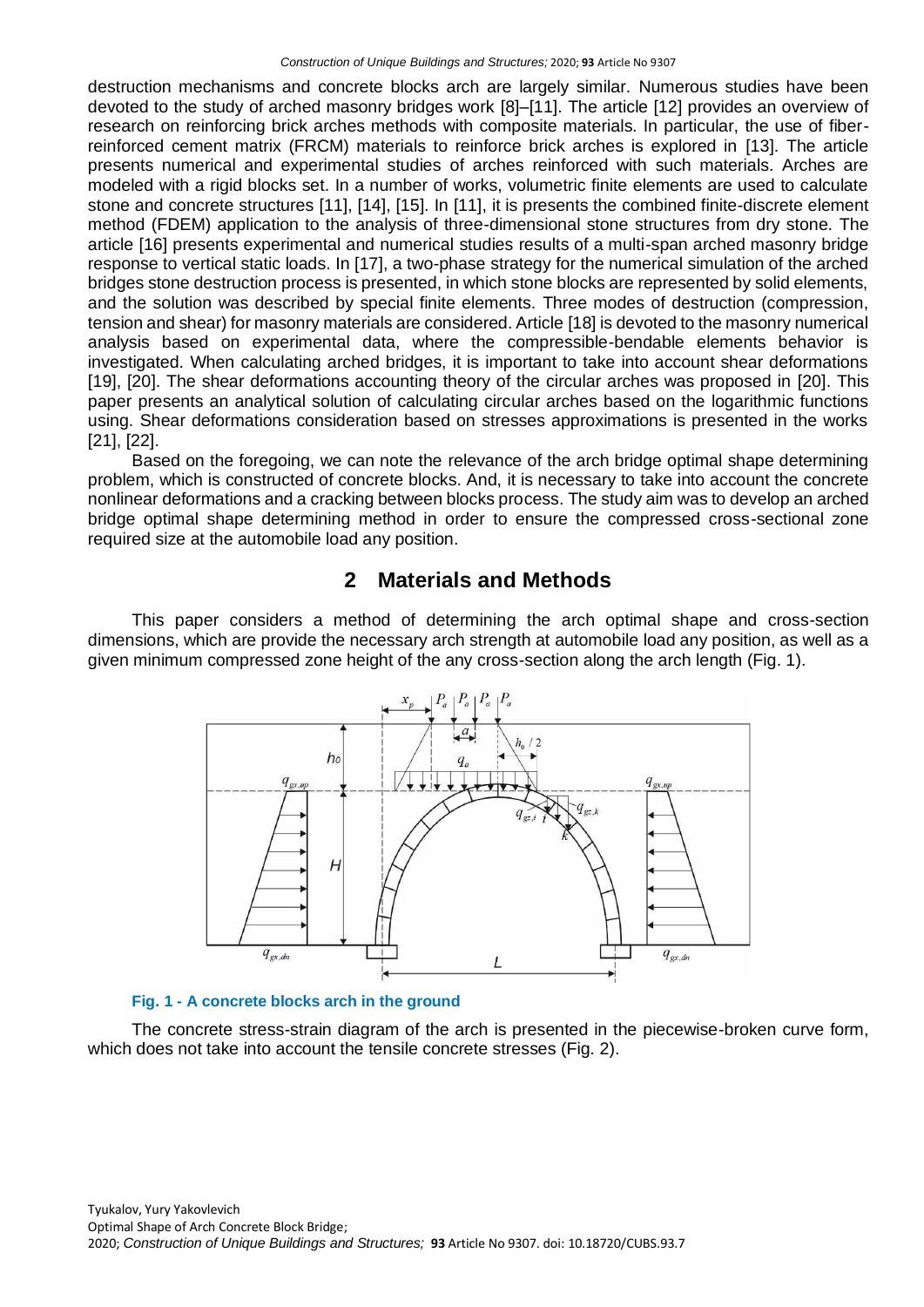

### **Fig. 2 - The concrete stress-strain diagram**

Such a diagram is used because tensile stresses cannot arise in the concrete blocks joints sections. In the sections between the joints, for the safety margin, the tensile concrete stresses will also be neglected. With this approach, the arch calculation will not depend on the length of the concrete blocks and the number of joints.



#### **Fig. 3 - Bending moments and longitudinal forces approximations along a finite element length**

To solve the problem with a physically nonlinear formulation, we will use a step loading method and possible stress states principle. For an arbitrary load step, variation of the additional deformations'

energy increment 
$$
\delta(\Delta\Pi_i)
$$
 is zero.  
\n
$$
\delta(\Delta\Pi_i) = \int\limits_V (\varepsilon_i + \delta(\Delta\varepsilon_i)) \delta(\Delta\sigma_i) dV = 0.
$$
\n(1)

 $\varepsilon_i$ ,  $\Delta\varepsilon_i$  are the current deformations and deformations increments at a loading step;  $\Delta\sigma_i$  is the stresses increments, which must satisfy the equilibrium equations at loading step; V is subject area. The deformations and stresses increments, at an arbitrary point, at each step are interconnected by the deformation tangent modulus  $E_i^t\left( \varepsilon _i \right)$  :

$$
\Delta \sigma_i = E_i^t(\varepsilon_i) \Delta \varepsilon_i. \tag{2}
$$

Substituting (2) into (1), we get:

2) into (1), we get:  
\n
$$
\delta(\Delta\Pi_i) = \int_{\nu} E_i^t (\varepsilon_i) (\varepsilon_i + \delta(\Delta\varepsilon_i)) \delta(\Delta\varepsilon_i) dV = 0.
$$
\n(3)

From expression (3) it follows that the additional strain energy increment will have the following form:  
\n
$$
\Delta \Pi_i = \iint_{v} E_i^t(\varepsilon_i) \varepsilon_i \Delta \varepsilon_i + \frac{1}{2} E_i^t(\varepsilon_i) \Delta \varepsilon_i^2 dV.
$$
\n(4)

Let us calculate the additional energy deformations increment of a rod finite element. The strains increments are determined according to the straight normal hypothesis:

$$
\Delta \varepsilon_i = \Delta \varepsilon_{0i} - z \Delta \chi_i. \tag{5}
$$

 $\Delta \varepsilon_{0i}$  is the increment of midline deformation;  $\Delta \chi_i$  is axis curvature increment. Substituting (5) into (4), we get:<br>we get: we get: or midline deformation;  $\Delta \chi_i$  is

re determined according to the straight normal hypothesis:  
\n
$$
\Delta \varepsilon_i = \Delta \varepsilon_{0i} - z \Delta \chi_i.
$$
\n(5)  
\ncrement of midline deformation; Δ<sub>χ<sub>i</sub></sub> is axis curvature increment. Substituting (5) into (4),  
\n
$$
\Delta \Pi_{i,k} = \int_{0 - h/2}^{l_k - h/2} b \left( \varepsilon_{0i} - z \chi_i \right) \Delta \sigma_i dz dx + \frac{1}{2} \int_{0 - h/2}^{l_k - h/2} b E_i^t \left( \varepsilon_i \right) \left( \Delta \varepsilon_{0i}^2 - 2z \Delta \varepsilon_{0i} \Delta \chi_i + \Delta \chi_i^2 \right) dz dx.
$$
\n(6)

$$
\Delta\Pi_{i,k} = \int_{0}^{\infty} \int_{-h/2}^{\infty} b(\varepsilon_{0i} - z\chi_i) \Delta \sigma_i dz dx + \frac{1}{2} \int_{0}^{\infty} \int_{-h/2}^{\infty} bE_i^t(\varepsilon_i) (\Delta \varepsilon_{0i}^2 - 2z\Delta \varepsilon_{0i} \Delta \chi_i + \Delta \chi_i^2) dz dx.
$$
 (6)  
Let us introduce notation for the following integrals:  

$$
EA^t = \int_{-h/2}^{h/2} bE_i^t(\varepsilon_i) dz, ES^t = \int_{-h/2}^{h/2} bE_i^t(\varepsilon_i) z dz, EI^t = \int_{-h/2}^{h/2} bE_i^t(\varepsilon_i) z^2 dz.
$$
 (7)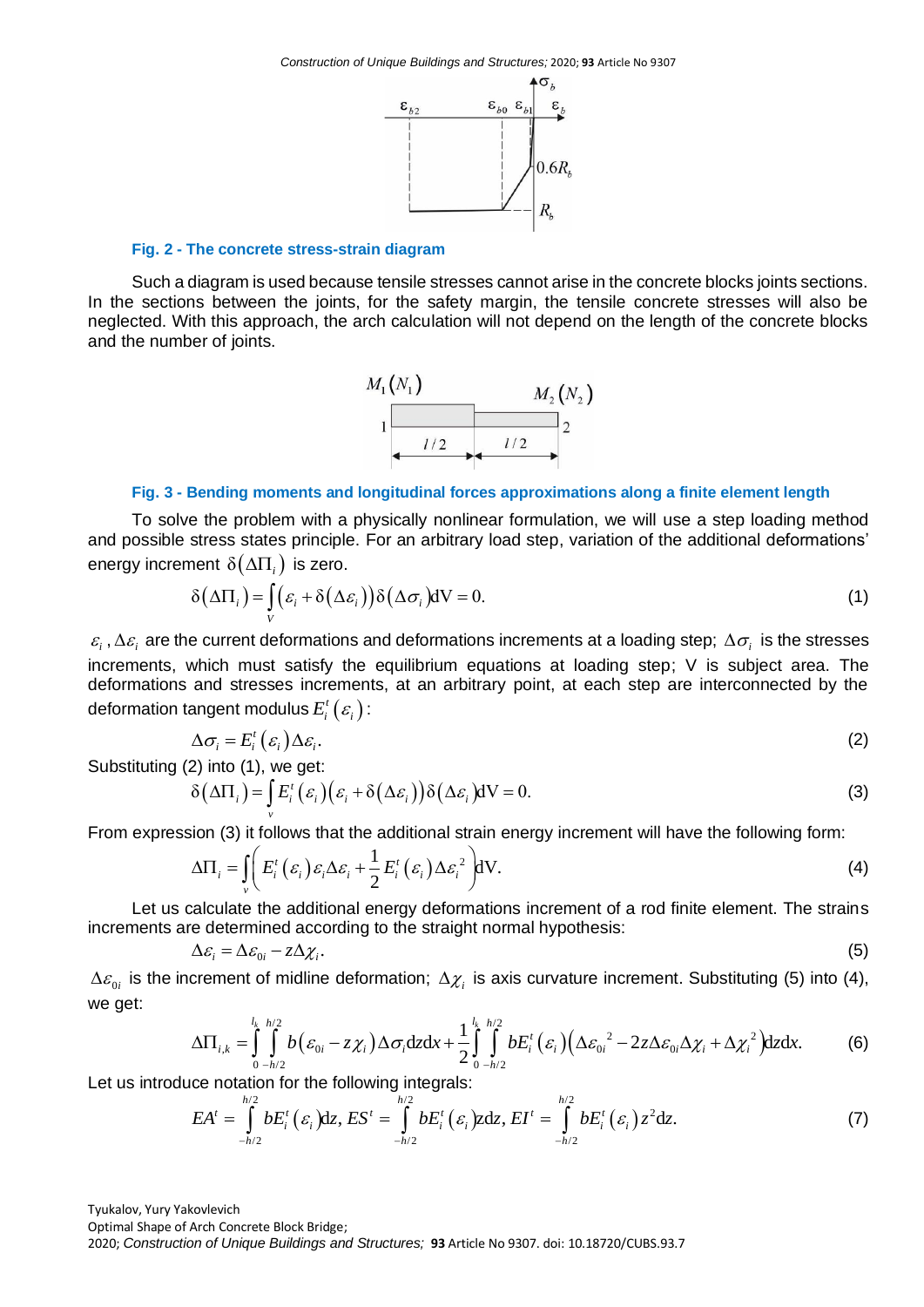Integrals (7) are calculated numerically using the concrete stress-strain diagram (Fig. 2) by the trapezia method. Considering (7), the internal forces increments in the section are determined by the following formulas:<br>  $\Delta N_i = \int_{-h/2}^{h/2} b \Delta \sigma_i dz = \int_{-h/2}^{h/2} b E_i^t (\varepsilon_i) (\Delta \varepsilon_{0i} - z \Delta \chi_i) dz = \Delta \varepsilon_{0i} E A^t - \Delta \chi_{ii} E S^t,$  (8) formulas: the calculated numerically using the concrete stress-strain diagram (Figure sidering (7), the internal forces increments in the section are determin<br>  $\Delta N_i = \int_{-h/2}^{h/2} b \Delta \sigma_i dz = \int_{-h/2}^{h/2} b E_i^t (\varepsilon_i) (\Delta \varepsilon_{0i} - z \Delta \chi_i) dz =$ 

$$
\Delta N_i = \int_{-h/2}^{h/2} b \Delta \sigma_i dz = \int_{-h/2}^{h/2} b E_i' \left( \varepsilon_i \right) \left( \Delta \varepsilon_{0i} - z \Delta \chi_i \right) dz = \Delta \varepsilon_{0i} E A' - \Delta \chi_{ii} E S', \tag{8}
$$

$$
\Delta N_i = \int_{-h/2}^{h/2} b \Delta \sigma_i dz = \int_{-h/2}^{h/2} b E_i^t (\varepsilon_i) (\Delta \varepsilon_{0i} - z \Delta \chi_i) dz = \Delta \varepsilon_{0i} E A^t - \Delta \chi_{ii} E S^t,
$$
\n(8)\n
$$
\Delta M_i = - \int_{-h/2}^{h/2} b \Delta \sigma_i z dz = - \int_{-h/2}^{h/2} b E_i^t (\varepsilon_i) (z \Delta \varepsilon_{0i} - z^2 \Delta \chi_i) dz = -\Delta \varepsilon_{0i} E S^t + \Delta \chi_{ii} E I^t.
$$
\n(9)

From expressions (8), (9) we obtain  
\n
$$
\Delta \varepsilon_{0i} = \frac{\Delta N_i E I^t + \Delta M_i E S^t}{E A^t E I^t - E S^{t^2}}, \Delta \chi_i = \frac{\Delta N_i E S^t + \Delta M_i E A^t}{E A^t E I^t - E S^{t^2}}.
$$
\n(10)

Substituting (10) into (6), we get

$$
\Delta \varepsilon_{0i} = \frac{\Delta N_i EI' + \Delta M_i ES'}{EA' EI' - ES'^2}, \Delta \chi_i = \frac{\Delta N_i ES' + \Delta M_i EA'}{EA' EI' - ES'^2}.
$$
\n(10)\n  
\ng (10) into (6), we get\n
$$
\Delta \Pi_{i,k} = \int_0^{l_k} \left( \varepsilon_{0i} \Delta N_i + \chi_i \Delta M_i \right) dx + \frac{1}{2} \int_0^{l} \left( \frac{EI' \Delta N_i^2}{EI' EA' - ES'^2} + \frac{EA' \Delta M_i^2}{EI' EA' - ES'^2} + \frac{2ES' \Delta M_i \Delta N_i}{EI' EA' - ES'^2} \right) dx.
$$
\n(11)\n  
\nvalue the vectors of unknown nodal forces and its increments for a finite element:

Let us introduce the vectors of unknown nodal forces and its increments for a finite element:

Since the vectors of unknown nodal forces and its increments for a finite element:

\n
$$
\mathbf{S}_{i,k} = \begin{Bmatrix} N_{i,1} \\ M_{i,1} \\ N_{i,2} \\ M_{i,2} \end{Bmatrix}, \Delta \mathbf{S}_{i,k} = \begin{Bmatrix} \Delta N_{i,1} \\ \Delta M_{i,1} \\ \Delta N_{i,2} \\ \Delta M_{i,2} \end{Bmatrix}.
$$
\n(12)

To approximate the forces and moments along the finite element length, we will use piecewiseconstant approximations (Fig. 3). Such approximations make it possible to simplify the flexibility matrix elements calculations of a finite element. In this case, the global flexibility matrix will have a block-

diagonal shape and will be easily reversible. The expression (11) can be written in matrix form:  
\n
$$
\Delta\Pi_{i,k} = \frac{1}{2} \Delta \mathbf{S}_{i,k}^{\mathrm{T}} \mathbf{D}_{i,k}' \Delta \mathbf{S}_{i,k} + \epsilon_{i,k}^{\mathrm{T}} \Delta \mathbf{S}_{i,k},
$$
\n(13)  
\n
$$
\mathbf{E} \mathbf{I}_{1}^{\mathrm{T}} = \frac{E \mathbf{S}_{1}^{\mathrm{T}}}{E \mathbf{R}_{1}^{\mathrm{T}}} = \frac{E \mathbf{S}_{1}^{\mathrm{T}}}{E \mathbf{R}_{1}^{\mathrm{T}}} = \mathbf{0} \quad \mathbf{0}
$$
\n
$$
\mathbf{D}_{i,k}^{\mathrm{T}} = \frac{l_{k}}{2} \begin{bmatrix} \frac{E \mathbf{S}_{1}^{\mathrm{T}}}{E \mathbf{R}_{1}^{\mathrm{T}}} & \frac{E \mathbf{A}_{1}^{\mathrm{T}}}{E \mathbf{R}_{1}^{\mathrm{T}}} & \mathbf{0} & \mathbf{0} \\ \frac{E \mathbf{S}_{1}^{\mathrm{T}}}{E \mathbf{R}_{1}^{\mathrm{T}}} & \frac{E \mathbf{S}_{2}^{\mathrm{T}}}{E \mathbf{R}_{2}^{\mathrm{T}}} & \frac{E \mathbf{S}_{2}^{\mathrm{T}}}{E \mathbf{R}_{2}^{\mathrm{T}}} \\ \mathbf{0} & \mathbf{0} & \frac{E \mathbf{S}_{2}^{\mathrm{T}}}{E \mathbf{R}_{2}^{\mathrm{T}}} & \frac{E \mathbf{A}_{2}^{\mathrm{T}}}{E \mathbf{R}_{2}^{\mathrm{T}}} \end{bmatrix}, \epsilon_{i,k} = \begin{bmatrix} \epsilon_{i,1} \\ \epsilon_{i,2} \\ \epsilon_{i,2} \\ \epsilon_{i,3} \end{bmatrix},
$$
\n(14)  
\n
$$
E \mathbf{R}_{1}^{\mathrm{T}} = E \mathbf{I}_{1}^{\mathrm{T}} E \mathbf{A}_{1}^{\mathrm{T}} - E \mathbf{S}_{1}^{\mathrm{T^{2}}}, E \mathbf{R}_{2}^{\mathrm{T}} = E \mathbf{I}_{2}^{\mathrm{T}} E \mathbf{A}_{2}^{\mathrm{T}} - E \mathbf{S}_{2}^{\mathrm{T^{2}}}. \tag{15}
$$

 $EA^t_i$ ,  $ES^t_i$ ,  $EI^t_i$ ,  $EA^t_2$ ,  $ES^t_2$ ,  $EI^t_2$  are the finite element stiffness parameters for the beginning and end sections, calculated by formulas (7). Matrix (14) was obtained for the case when the cross section is constant along the finite element length.

If the section width or height changes along the element length, then the second integral in (11), which determines the tangent matrix elements, is calculated numerically using the trapezia formula. Divide the finite element into 2n equal segments  $\Delta l_k = l_k / 2n$ . Let us denote the shear stiffness generalized parameters of the section at an arbitrary point of the finite element: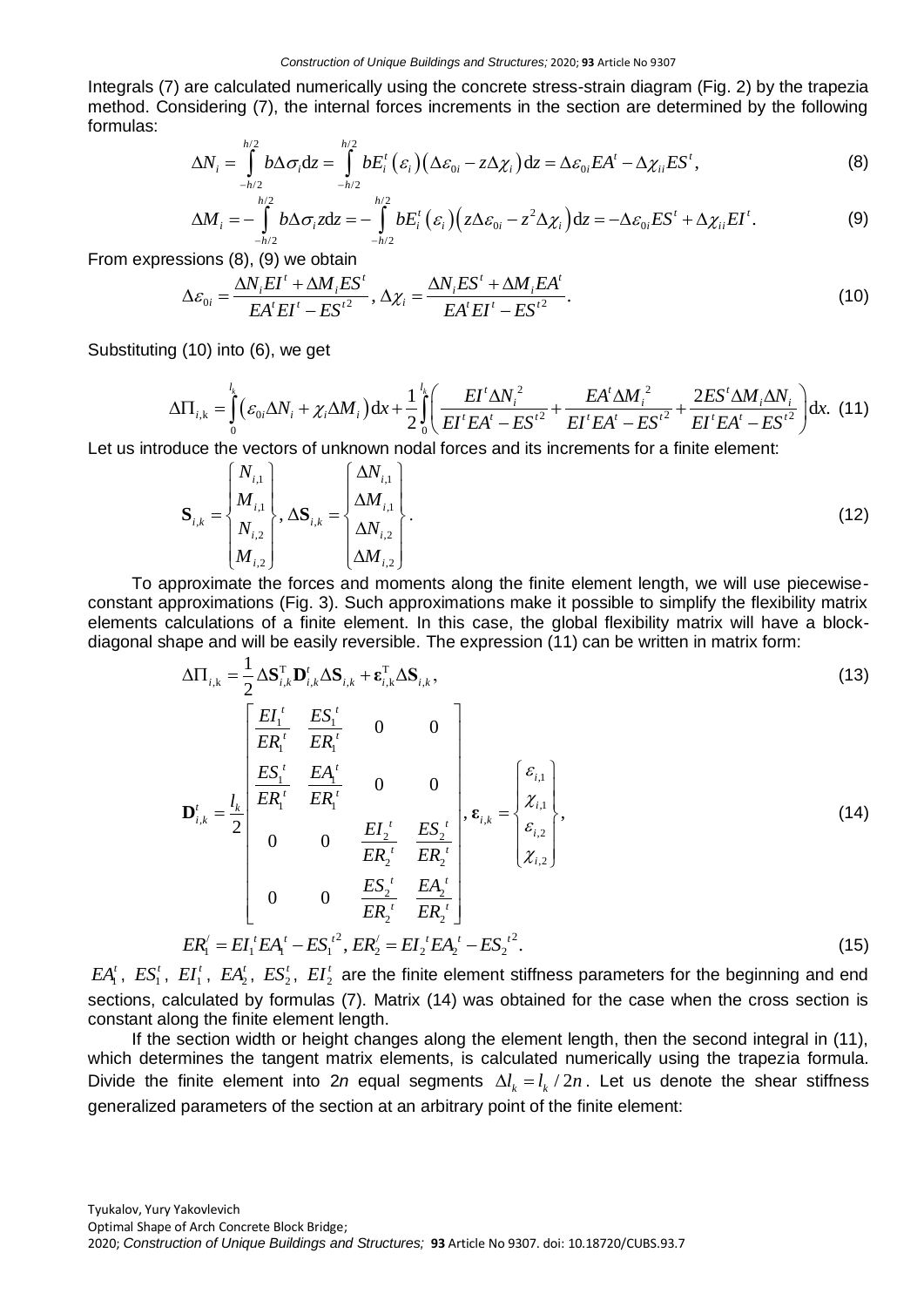*Construction of Unique Buildings and Structures;* 2020; **93** Article No 9307

Construction of Unique Buildings and Structures; 2020; 93 Article No 9307  
\n
$$
EA_j^t = \int_{-h_j/2}^{h_j/2} b_j E_i^t \left(\varepsilon_{i,j}\right) dz, ES_j^t = \int_{-h_j/2}^{h_j/2} b_j E_i^t \left(\varepsilon_{i,j}\right) Z dz, EI_j^t = \int_{-h_j/2}^{h_j/2} b_j E_i^t \left(\varepsilon_{i,j}\right) z^2 dz,
$$
\n(16)  
\n
$$
ER_j^t = EI_j^t EA_j^t - ES_j^{t^2}.
$$

 $b_j$ ,  $h_j$  are the section dimensions at point *j*. Deformations  $\varepsilon_{i,j}$  are determined depending on which finite

element half of the length the section j is located:  
\n
$$
\begin{cases}\n\varepsilon_{i,j} = \varepsilon_{i,1} - z\chi_{i,1}, & j = 1,..,n+1, \\
\varepsilon_{i,j} = \varepsilon_{i,2} - z\chi_{i,2}, & j = n+1,..,2n+1.\n\end{cases}
$$
\n(17)

Let us introduce the tangent matrix 
$$
\mathbf{D}'_{i,1}
$$
 =  $\mathbf{D}'_{i,2}$  =  $\mathbf{D}'_{i,1}$  =  $\mathbf{D}'_{i,2}$ ,  $j = n+1, ..., 2n+1$ .  
\nLet us introduce the tangent matrix  $\mathbf{D}'_{i,k}$  elements notation:  
\n
$$
d_{1,1} = \sum_{j=2}^{n} \frac{EI_j^t}{ER_j^t} + \frac{EI_1^t}{2ER_1^t} + \frac{EI_{n+1}^t}{2ER_{n+1}^t}, d_{2,2} = \sum_{j=2}^{n} \frac{EA_j^t}{ER_j^t} + \frac{EA_1^t}{2ER_1^t} + \frac{EA_{n+1}^t}{2ER_{n+1}^t},
$$
\n
$$
d_{1,2} = d_{2,1} = \sum_{j=2}^{n} \frac{ES_j^t}{ER_j^t} + \frac{ES_1^t}{2ER_1^t} + \frac{ES_{n+1}^t}{2ER_{n+1}^t},
$$
\n
$$
d_{3,3} = \sum_{j=n+2}^{2n} \frac{EI_j^t}{ER_j^t} + \frac{EI_{n+1}^t}{2ER_{n+1}^t} + \frac{EI_{2n+1}^t}{2ER_{2n+1}^t}, d_{4,4} = \sum_{j=n+2}^{2n} \frac{EA_j^t}{ER_j^t} + \frac{EA_{n+1}^t}{2ER_{n+1}^t} + \frac{EA_{2n+1}^t}{2ER_{2n+1}^t}.
$$
\n(18)

The final matrix 
$$
\mathbf{D}_{i,k}^t
$$
 expression, for the case of a variable cross section, is as follows:  
\n
$$
\mathbf{D}_{i,k}^t = \Delta l_k \begin{bmatrix} d_{1,1} & d_{1,2} & 0 & 0 \\ d_{1,2} & d_{2,2} & 0 & 0 \\ 0 & 0 & d_{3,3} & d_{3,4} \\ 0 & 0 & d_{3,4} & d_{4,4} \end{bmatrix}.
$$
\n(19)

The corresponding global tangent matrix  $\mathbf{D}_i^t$  and vector  $\mathbf{\varepsilon}_i$  for the whole system are formed from matrices  $\mathbf{D}_{i,k}^t$  and vectors  $\boldsymbol{\varepsilon}_{i,k}$ . Then, for the whole system, we obtain the following expression for the increment of additional energy of the deformations:

$$
\Delta \Pi_i = \frac{1}{2} \Delta \mathbf{S}_i^{\mathrm{T}} \mathbf{D}_i^t \Delta \mathbf{S}_i + \boldsymbol{\varepsilon}_i^{\mathrm{T}} \Delta \mathbf{S}_i.
$$
 (20)

In accordance with the possible stress states principle, the forces and moments increments must satisfy the equilibrium equations. Such equations for nodes can be obtained using the possible displacements principle [21]–[25]. The nodes vertical and horizontal displacements are taken as possible displacements. For the whole system, the equilibrium equations can be written in the following matrix form:

$$
\mathbf{L}\Delta\mathbf{S}_i + \Delta\mathbf{P}_i = 0. \tag{21}
$$

The global equilibrium matrix  $\mathbf{L}$  is formed from equilibrium matrices  $\mathbf{L}_k$  of finite elements.

$$
\mathbf{L}\Delta\mathbf{S}_{i} + \Delta\mathbf{P}_{i} = 0.
$$
\nequilibrium matrix **L** is formed from equilibrium matrices **L**<sub>k</sub> of finite elements.

\n
$$
\begin{bmatrix}\n-\cos\alpha & \sin\alpha & -\cos\alpha & -\sin\alpha \\
\frac{-\sin\alpha}{2} & \frac{-\cos\alpha}{l_{k}} & \frac{-\sin\alpha}{2} & \frac{\cos\alpha}{l_{k}} \\
\frac{-\sin\alpha}{2} & \frac{-\sin\alpha}{l_{k}} & \frac{\cos\alpha}{2} & \frac{\sin\alpha}{l_{k}} \\
\frac{\cos\alpha}{2} & \frac{-\sin\alpha}{l_{k}} & \frac{\cos\alpha}{2} & \frac{\sin\alpha}{l_{k}}\n\end{bmatrix}, \cos\alpha = \frac{x_{2} - x_{1}}{l_{k}}, \sin\alpha = \frac{y_{2} - y_{1}}{l_{k}}.
$$
\n(22)\n
$$
\begin{bmatrix}\n\frac{\sin\alpha}{2} & \frac{\cos\alpha}{l_{k}} & \frac{\sin\alpha}{2} & \frac{-\cos\alpha}{l_{k}}\n\end{bmatrix}
$$

Tyukalov, Yury Yakovlevich Optimal Shape of Arch Concrete Block Bridge; 2020; *Construction of Unique Buildings and Structures;* **93** Article No 9307. doi: 10.18720/CUBS.93.7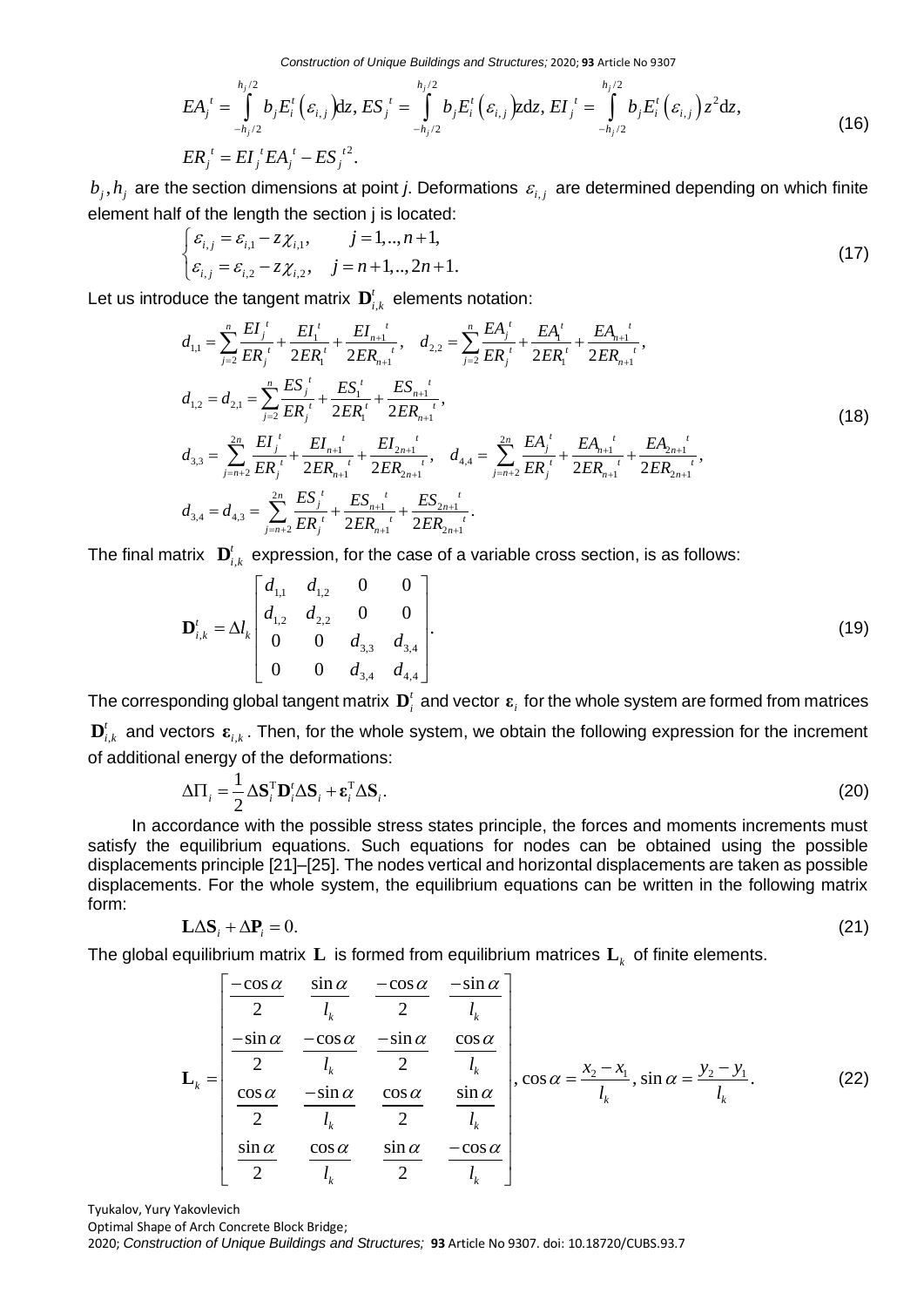Note that the matrix L is geometric and does not change during step loading. The load vector  $\Delta P_i$  is formed from the forces concentrated in the nodes and the loads distributed over the finite element. For that we must calculate the load work at possible displacements of the nodes.

Using the Lagrange multiplier method, we add the nodes equilibrium equations (21) with the

functional (20). We get the following advanced functional:  
\n
$$
\Delta \Pi_i = \frac{1}{2} \Delta \mathbf{S}_i^{\mathrm{T}} \mathbf{D}_i^{\mathrm{T}} \Delta \mathbf{S}_i + \mathbf{\varepsilon}_i^{\mathrm{T}} \Delta \mathbf{S}_i + \mathbf{w}_i^{\mathrm{T}} (\mathbf{L} \Delta \mathbf{S}_i + \Delta \mathbf{P}_i).
$$
\n(23)

The Lagrange multipliers vector consists of the nodes displacements values:<br>  $\mathbf{w}_i^{\mathrm{T}} = (u_1 \quad w_1 \quad u_2 \quad w_2 \quad \dots \quad w_n \quad w_n).$ 

$$
\mathbf{w}_i^{\mathrm{T}} = (u_1 \quad w_1 \quad u_2 \quad w_2 \quad \dots \quad w_n \quad w_n).
$$
 (24)

Equating the functional derivatives with respect to vectors  $\Delta S_i^T$  and  $w_i^T$ , we obtain the linear algebraic equations system:

$$
\mathbf{D}_i^t \Delta \mathbf{S}_i + \mathbf{\varepsilon}_i + \mathbf{L}^{\mathrm{T}} \mathbf{w}_i = 0, \tag{25}
$$

 $\mathbf{L}\Delta\mathbf{S}_i + \Delta\mathbf{P}_i = 0.$ 

Let us express from the first equation the forces increment vector

$$
\Delta \mathbf{S}_{i} = -\mathbf{D}_{i}^{t-1} \mathbf{\varepsilon}_{i} - \mathbf{D}_{i}^{t-1} \mathbf{L}^{\mathrm{T}} \mathbf{w}_{i}.
$$
 (26)

(28)

The matrix  $\mathbf{D}_i^t$  is block-diagonal and easily inverted. Let us introduce notation of the matrix product:

$$
\mathbf{K}_{i} = \mathbf{L} \mathbf{D}_{i}^{t-1} \mathbf{L}^{\mathrm{T}}.
$$
 (27)

From the second equation (25) we obtain the resolving system of nonlinear algebraic equations

$$
\mathbf{K}_i \mathbf{w}_i = \Delta \mathbf{P}_i - \mathbf{D}_i^{t-1} \mathbf{\varepsilon}_i.
$$

At each loading step, we will perform iterative refinement according to the Newton - Raphson scheme. We will use the following calculation algorithm with given automobile position:

- 1. Calculate matrix **L** and vector **P**;  $\boldsymbol{\epsilon}_i = 0$ ; **S**<sub>*i*</sub> = 0;
- 2. Set the number of load steps *n* and required accuracy  $\lceil Ex \rceil$  [%];  $i = 0$ .
- 3. Begin load cycle; accept  $i = i + 1$ ;  $k = 0$ .

4. Accept 
$$
\Delta \overline{S}_i = 0
$$
;  $\Delta P_i = \frac{1}{n} P$ .

- 5. Begin cycle of iterative refinement; accept  $k = k + 1$ .
- 6. Calculate matrix  $\mathbf{D}_i^t$ ,  $\mathbf{D}_i^{t^{-1}}$ *i*  ${\mathbf D}_i^{t^{-1}} , \; {\mathbf K}$  .
- 7. Calculate equations system (24); calculate **w***i* .
- 8. From (22) calculate  $\Delta S_i$ ;  $S_i = S_i + \Delta S_i$ .
- 9. Using (10), calculate  $\Delta \varepsilon_i$ ;  $\varepsilon_i = \varepsilon_i + \Delta \varepsilon_i$ .
- 10. Using in (8) and (9) secant modulus of deformations; calculate **S***i* .
- 11. Calculate  $\Delta \overline{S}_k = S_i \overline{S}_i$ ;  $\Delta \overline{S}_i = \Delta \overline{S}_i + \Delta \overline{S}_k$ .

12. Calculate 
$$
\Delta \overline{P}_i = L \Delta \overline{S}_i
$$
 and accuracy  $Ex(\Delta P_i) = 100 \frac{\sqrt{\sum_{j=1}^{n_d} (\Delta P_{i,j} - \Delta P_{i,j})^2}}{\sqrt{\sum_{j=1}^{n_d} \Delta P_{i,j}^2}}$ .

13. If 
$$
Ex(\Delta P_i) > [Ex]
$$
, then calculate  $\Delta P_i = \Delta P_i - L \Delta \overline{S}_i$ ;  $S_i = \overline{S}_i$  and go to 5.

 $14.$ If  $Ex(\Delta P) \leq E_x$ , then end of iterative refinement, go to 3.

15. End of load cycle.

The resulting bending moments are used to calculate the shear forces of finite elements: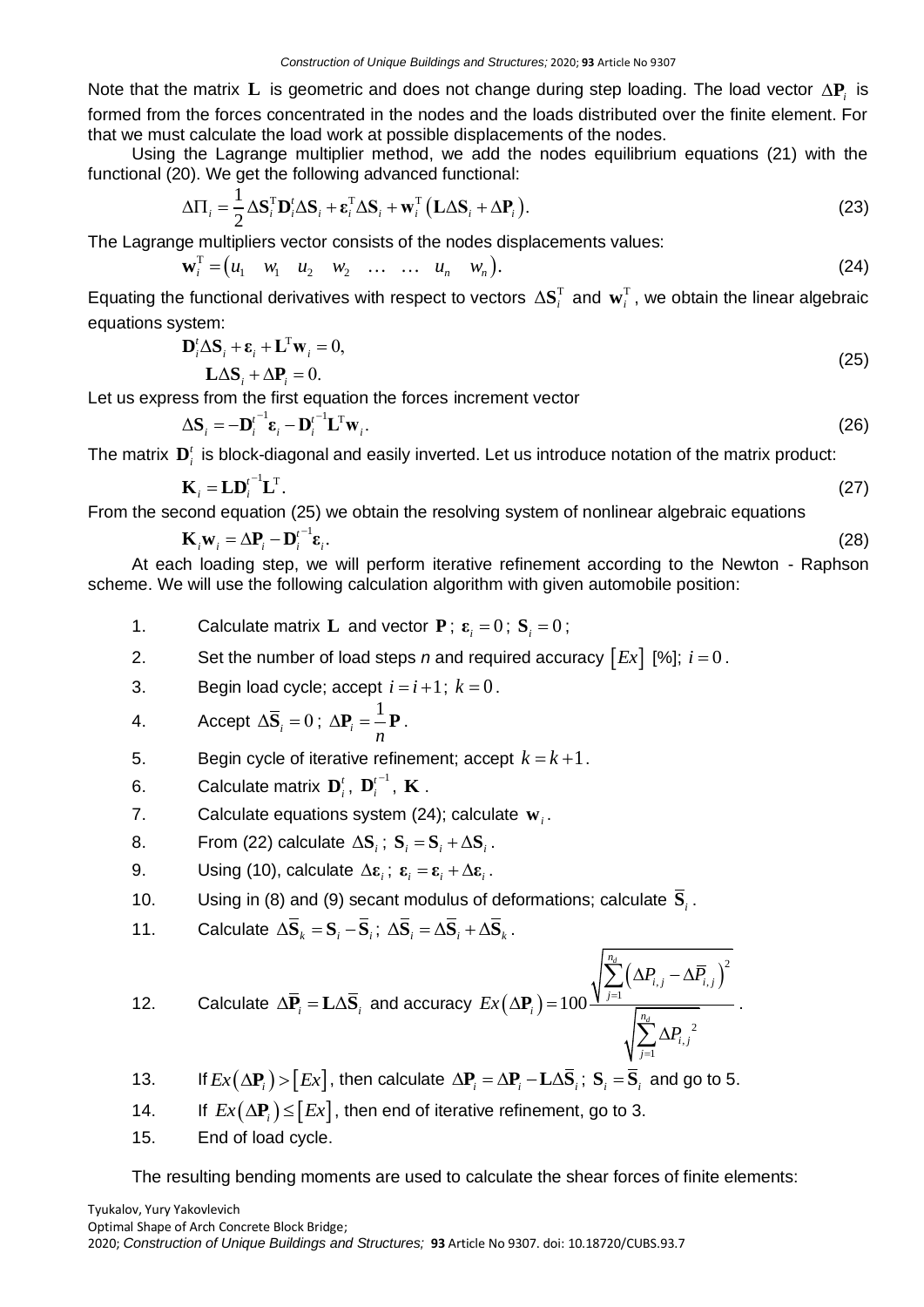$$
Q_k = \frac{M_2 - M_1}{l_k}.\tag{29}
$$

Next, the check is performed of a possible shift in the cross sections where the concrete blocks joints are located:

$$
|Q_k| \le k_{f_r} |N_1|, \quad |Q_k| \le k_{f_r} |N_2|.
$$
\n(30)

 $k_{f}$  is the friction coefficient of concrete on concrete;  $N_1,M_1,N_2,M_2$  are the internal forces at the finite element beginning and end. If conditions (30) are not done, then a shift of concrete blocks relative to each other is possible and it is necessary to make adjustments to the design scheme.

At each node of the arch, the eccentricity modulus of the longitudinal force and the required section height are calculated, which provides the compressed zone will be equal to half the height (with a linear stress diagram in the compressed zone):

$$
e_i = \left| \frac{M_i}{N_i} \right|, h_i^s = 3 \cdot e_i. \tag{31}
$$

Calculations have shown that the maximum compressive stresses are far from the limiting value; therefore, the stress diagram in the compressed zone is practically linear. Nonlinearity of deformations is associated with the exclusion of the stretched concrete zone from the work.

The required heights of the arch cross sections will be determined using the following iterative algorithm:

- 1. For each arch node, we set the initial value of the section height  $h_i = h_{min}$ .
- 2. Refinement *i h* cycle.

3. Set 
$$
h_i^{iter} = h_i
$$
.

4. Begin cycle on  $x_p$  (рис.1) from 0 to 2 2  $\left(\frac{L}{2} - \frac{a_x}{2}\right)$  with step 0.1 m.

- 5. We perform the arch calculation according to the algorithm given above.
- 6. For each arch node, we calculate  $h_i^s$  (31).
- $\overline{7}$ .  $h_i^s > h_i^{iter}$ , then  $h_i^{iter} = h_i^s$ .
- 8. End cycle on  $x_p$ .

9. For each arch node, we calculate 
$$
h_i = \left(\frac{10000 \cdot h_i^{iter} + h_i}{10000}\right) \geq h_{\min}
$$
.

- 10. Rounding  $h_i$  to 5 cm.
- 11. Go to 2.

Calculations have shown that the process of refining the cross-section heights converges in no more than 15 iterations. As a result of the calculation, for each node, the maximum eccentricities of the longitudinal force and the required section height are determined. These heights will ensure the compressed zone value at least half of the cross section at any automobile load position.

## **3 Results and Discussion**

2020; *Construction of Unique Buildings and Structures;* **93** Article No 9307. doi: 10.18720/CUBS.93.7 2 1 As an example, let us determine the optimal parameters of the pointed arch (Fig. 4), when it is given span and the soil backfill height (Fig. 1). In this case, the compressed zone minimum height should be at least half the arch section height. The arch supports were taken pinched. But the supports have the ability to tear off, since the concrete tensile work is not taken into account. Calculation of the arch height, which depend on the span length and the half-arch arc radius, are shown in Fig. 4. The all data for the calculation are given in Table 1. The arch was divided along the length into 16 finite elements (Fig. 5).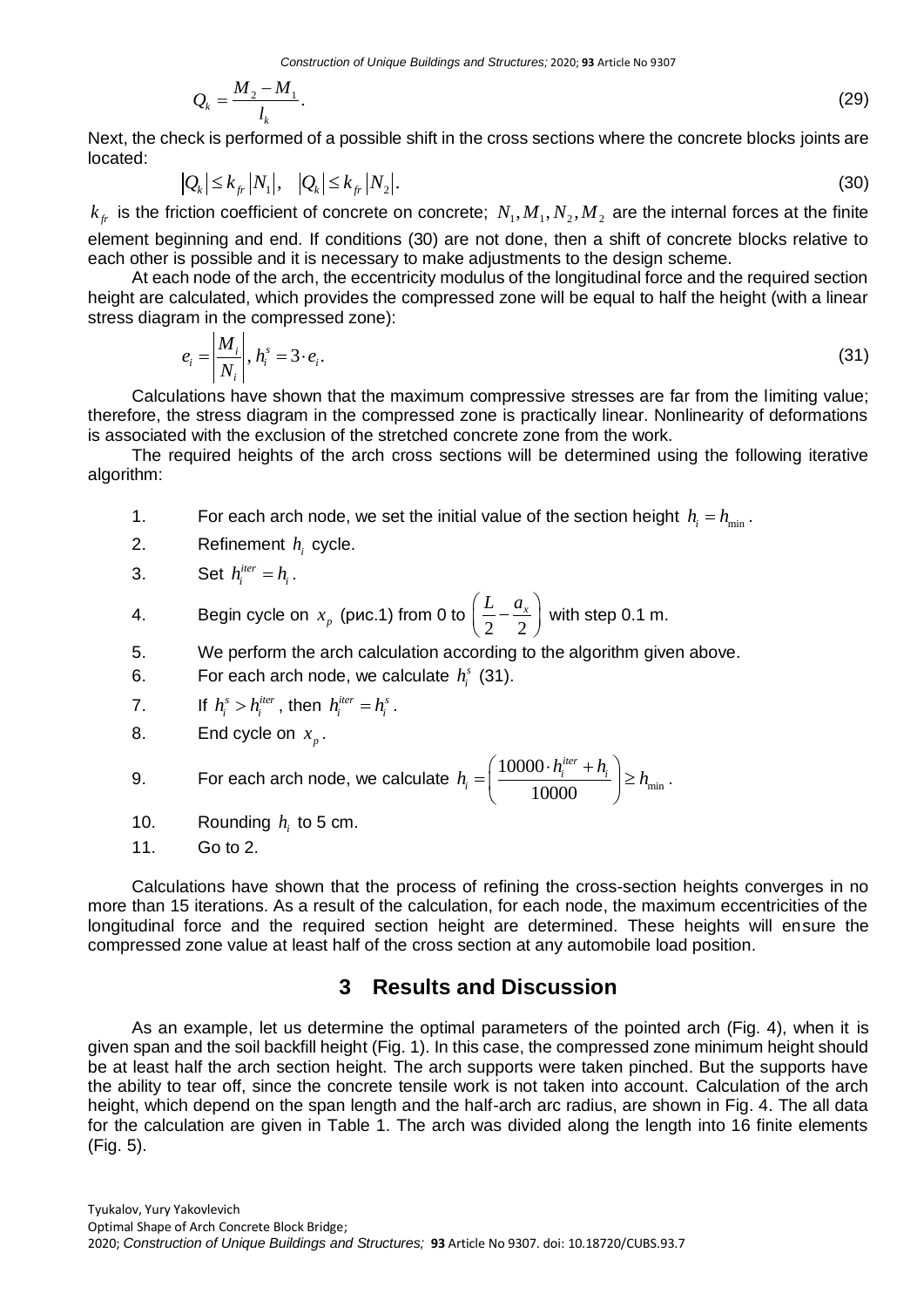

## **Fig. 4 - Geometry of pointed arch**



**Fig. 5 - Arch nodes numbering**

## **Table 1. Arch calculation data**

| Denotation         | Dimension         | Value             | Parameter                                    |  |  |
|--------------------|-------------------|-------------------|----------------------------------------------|--|--|
| $h_{0}$            | m                 | 2.0               | Backfill height from the arch top            |  |  |
| $\varphi_{\rm gr}$ | degree            | 35                | Angle of internal soil friction              |  |  |
| $\gamma_{gr}$      | kN/m <sup>3</sup> | 17.7              | Soil volume weight                           |  |  |
| a                  | m                 | 1.2               | Distance between vehicle axles               |  |  |
| $P_a$              | kN                | 250               | Vehicle axle load                            |  |  |
| $a_{x}$            | m                 | 3.6               | Load length from vehicle                     |  |  |
| $a_{v}$            | m                 | 2.7               | Load width from vehicle                      |  |  |
|                    | m                 | 12                | Arch span                                    |  |  |
| В                  | m                 | 0.5               | Arch width                                   |  |  |
| $h_{\min}$         | m                 | Need to assign    | The minimum height of the arch cross section |  |  |
| R                  | m                 | Calculated        | Half-arch arc radius                         |  |  |
| H                  | m                 | $\sqrt{L(L-R/4)}$ | Arch height                                  |  |  |

Vertical and horizontal loads from the vehicle and the ground (Fig. 1) are determined by the ing formulas:<br>  $q_a = \frac{1.2 \cdot B \cdot P_a}{(h + a)(h + a)}, q_{gzi} = 1.1 \cdot \gamma_{gr} (H + h_0 - z_i) \cdot B.$  (32) following formulas:

mulas:  
\n
$$
q_a = \frac{1.2 \cdot B \cdot P_a}{(h_0 + a_x)(h_0 + a_y)}, q_{gz,i} = 1.1 \cdot \gamma_{gr} (H + h_0 - z_i) \cdot B.
$$
\n(32)  
\n
$$
q_{axup} = 1.1 \cdot \gamma_{gr} h_0 \cdot tg^2 \left( 45 - \frac{\varphi_{gr}}{2} \right) B, q_{ax,dn} = 1.1 \cdot \gamma_{gr} (H + h_0) \cdot tg^2 \left( 45 - \frac{\varphi_{gr}}{2} \right) B.
$$
\n(33)

$$
q_{a} = \frac{1.2 \cdot B \cdot I_{a}}{(h_{0} + a_{x})(h_{0} + a_{y})}, q_{gz,i} = 1.1 \cdot \gamma_{gr} (H + h_{0} - z_{i}) \cdot B.
$$
\n
$$
q_{gx,up} = 1.1 \cdot \gamma_{gr} h_{0} \cdot tg^{2} \left( 45 - \frac{\varphi_{gr}}{2} \right) B, q_{qx,dn} = 1.1 \cdot \gamma_{gr} (H + h_{0}) \cdot tg^{2} \left( 45 - \frac{\varphi_{gr}}{2} \right) B.
$$
\n(33)

To these loads is added the load from the arch's own weight.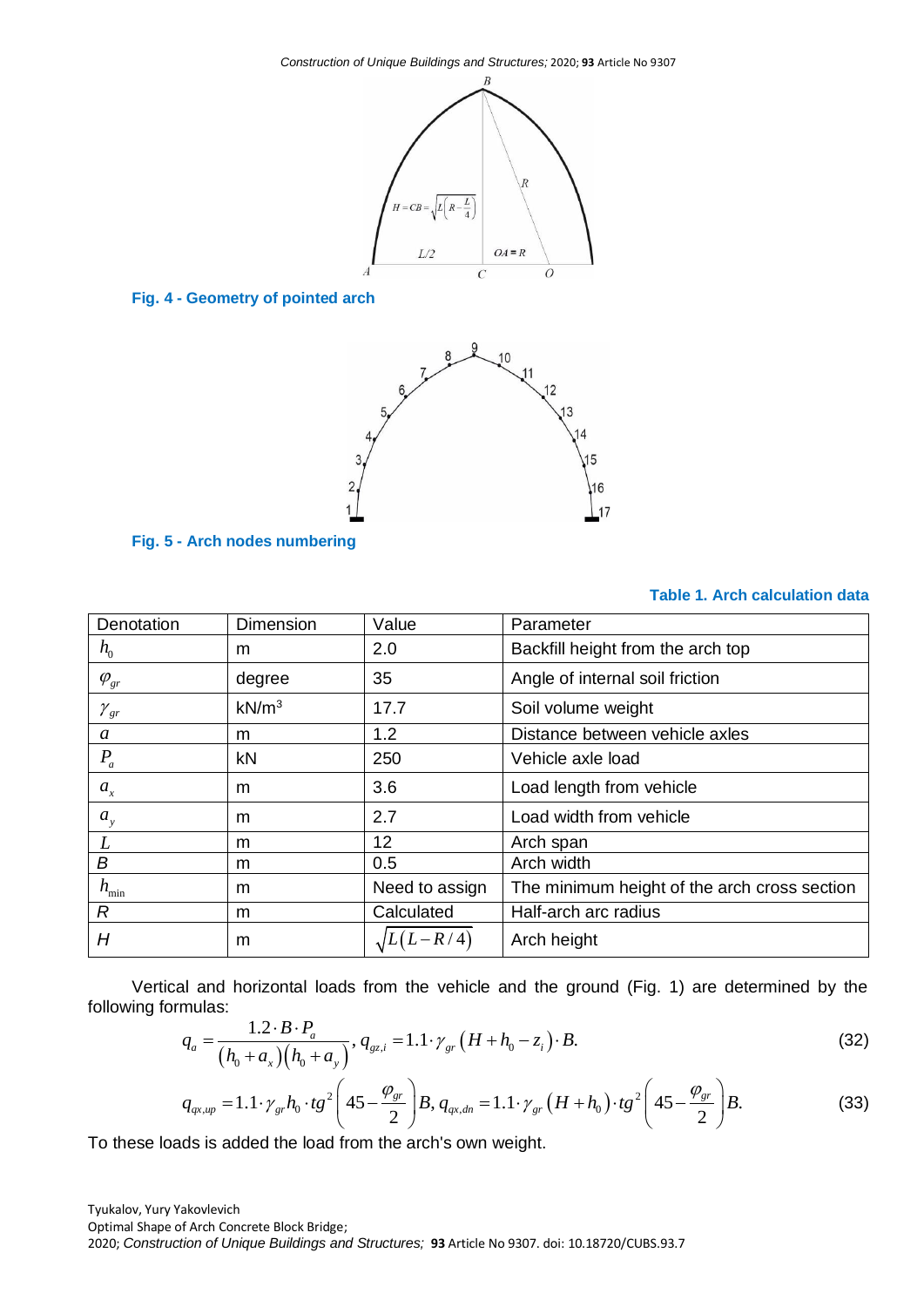The parameters of the compressed concrete deformation diagram were taken as follows: 2 1 0 2 0.000314, 0.002, 0.0035, 17000 / *b b b b* = − = − = − = *R kN m* (Fig. 2).

Fig. 6 shows the most optimal arch with the minimum weight ( $h_{\min} = 0.4 \, m$ ). Fig. 7, for comparison, shows an arch whose weight is slightly greater, but it has the different arc radius.

Table 2 shows the weights of arches at the various values  $R$  and  $h_{\min}^{\phantom{\dag}}$ .



**Fig. 6 - Arch with the minimum weight of 17.03 tons: on the left side the blocks section heights are indicated; on the right side the maximum eccentricities of the longitudinal force (in meters) are indicated**





| Table 2. Arch weight in tons depending on geometric parameters |  |  |
|----------------------------------------------------------------|--|--|
|----------------------------------------------------------------|--|--|

| $R-\frac{L}{A}$<br>$\lceil m \rceil$ | $h_{\min}$ [m] |        |        |        |  |  |
|--------------------------------------|----------------|--------|--------|--------|--|--|
|                                      | 0.3            | 0.4    | 0.5    | 0.6    |  |  |
| 1.9                                  |                | 18.932 | 18.240 | 19.105 |  |  |
| 2.0                                  |                | 18.248 | 18.162 | 19.291 |  |  |
| 2.1                                  |                | 17.906 | 18.255 | 19.391 |  |  |
| $\overline{2.2}$                     |                | 17.032 | 18.394 | 19.481 |  |  |
| $\overline{2.3}$                     | 18.001         | 17.559 | 18.353 | 20.030 |  |  |
| 2.4                                  | 17.470         | 17.470 | 18.623 | 20.219 |  |  |
| 2.5                                  | 17.825         | 17.914 | 18.983 |        |  |  |

Analyzing the calculation results given in Table 2, we note that each minimum section height corresponds to a certain arc radius and the arch height, when the arch has the least weight. Moreover, the lower the minimum section height, the greater the arch required height. Empty cells of Table 2 correspond to arches that cannot withstand the applied loads or are non-optimal.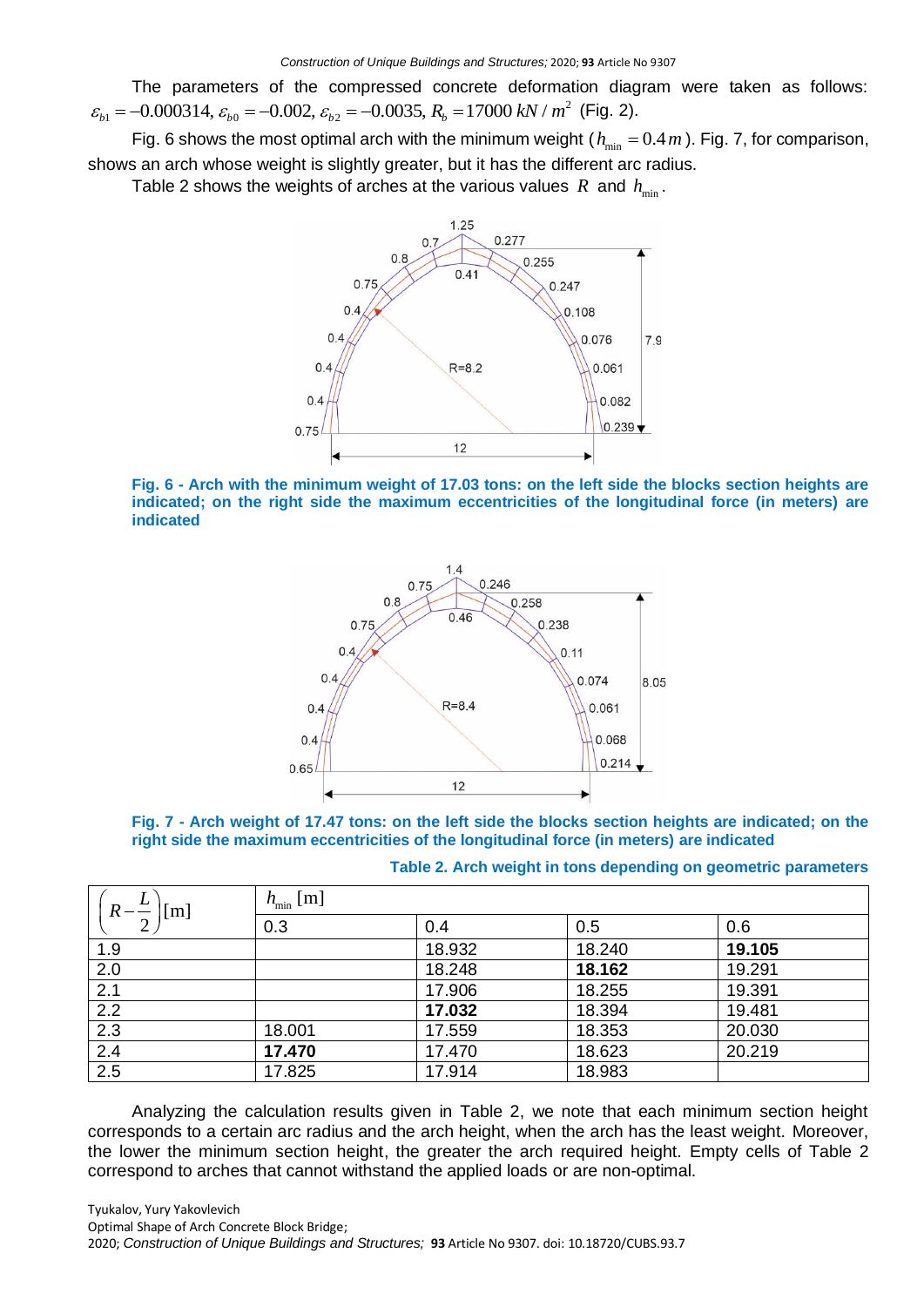#### *Construction of Unique Buildings and Structures;* 2020; **93** Article No 9307

To compare the results, the arch (Fig. 6) was calculated using the proposed method and the LIRA-SAPR program for the case when the automobile load is located symmetrically relative to the arch top. In the LIRA-SAPR program, there are no finite elements of variable cross-section along the length, therefore, such finite elements were replaced by two finite elements with constant, step-changing cross sections. The internal forces values and eccentricities obtained by the proposed method and by the LIRA-SAPR program are presented in Table 3. The nodes longitudinal forces obtained with the LIRA-SAPR program were determined as the average value of the longitudinal forces in the finite elements adjacent to the node.

|                | Proposed method |           |                                                    | <b>LIRA-SAPR</b>       |           |           |                                                |
|----------------|-----------------|-----------|----------------------------------------------------|------------------------|-----------|-----------|------------------------------------------------|
| Node           | $N$ [kN]        | $M$ [kNm] | $\boldsymbol{M}$<br>[m]<br>$e =$<br>$\overline{N}$ | $N$ [kN]               | Ncp [kN]  | $M$ [kNm] | $\boldsymbol{M}$<br>[m]<br>$e =$<br>$N_{cp_1}$ |
| 1              | $-380.97$       | 77.11     | 0.202                                              | $-371.39$              | $-371.39$ | 67.8      | 0.183                                          |
| $\overline{2}$ | $-361.90$       | 15.5      | 0.043                                              | $-371.39$<br>$-363.95$ | $-367.67$ | 13.0      | 0.035                                          |
| 3              | $-366.84$       | $-16.62$  | 0.045                                              | $-363.95$<br>$-345.08$ | $-354.52$ | $-17.7$   | 0.050                                          |
| 4              | $-324.18$       | $-21.66$  | 0.067                                              | $-345.08$<br>$-319.59$ | $-332.60$ | $-21.5$   | 0.065                                          |
| 5              | $-316.12$       | $-5.65$   | 0.018                                              | -319.59<br>$-293.85$   | $-306.72$ | $-4.28$   | 0.014                                          |
| 6              | $-269.19$       | 24.26     | 0.090                                              | $-256.97$<br>$-288.51$ | $-272.74$ | 26.8      | 0.098                                          |
| $\overline{7}$ | $-246.44$       | 47.35     | 0.192                                              | $-256.97$<br>$-222.77$ | $-239.87$ | 50.73     | 0.211                                          |
| 8              | $-200.98$       | 40.13     | 0.200                                              | -222.77<br>$-200.78$   | $-211.78$ | 44.18     | 0.209                                          |
| 9              | $-202.58$       | $-7.54$   | 0.037                                              | $-200.78$              | $-200.78$ | $-2.86$   | 0.014                                          |

#### **Table 3. Internal forces and moments at the arch shown in Fig. 6**

Note that the longitudinal forces values of the two methods differ insignificantly. The bending moments values differ within 15%. The exception is the moments at the arch top, where the difference is most significant, but the moment magnitude at a given node is an order of magnitude less than at other nodes. In general, the calculation results of the two programs agree with satisfactory accuracy. When we calculate with the LIRA-SAPR program, 2000 steps were specified for the load, since the results turned out to be very sensitive in the step size. When calculating according to the proposed method for the convergence of the solution, it was enough to use 10 steps on the load.

To assess the arch safety margin, calculations were performed with a gradual increase in the automobile load value  $P_a$ . Three positions of the load were considered: 1 – symmetrically relative to the arch top; 2 – the load is shifted 1.2 meters to the left from the top; 3 – the load is shifted 2.4 meters to the left of the top. The results are shown in Fig. 8-9.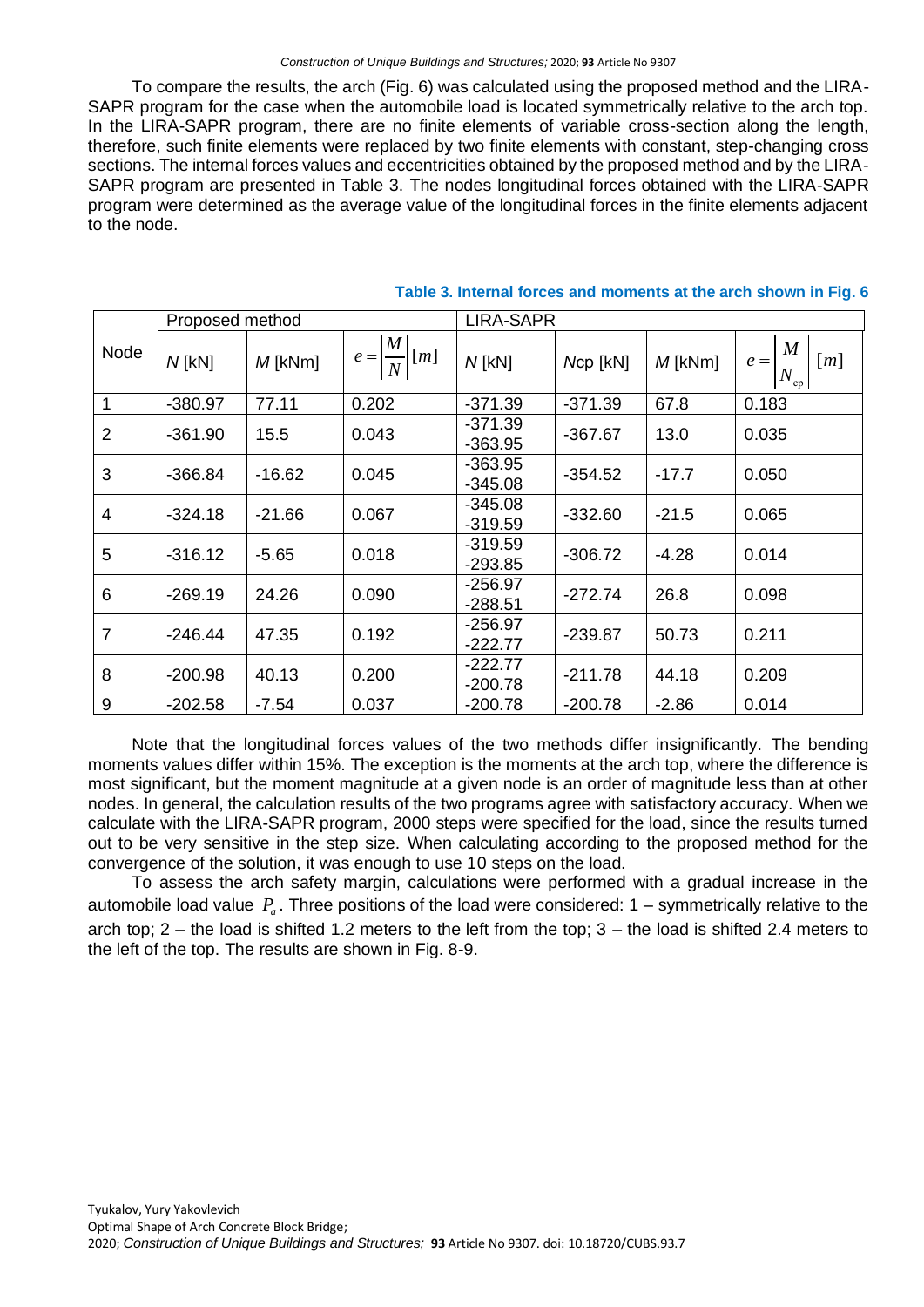*Construction of Unique Buildings and Structures;* 2020; **93** Article No 9307







#### **Fig. 9 - Stresses in the arch section at node 8 (Fig. 6), the automobile load is applied with a shift of 2.4 m from the arch top**

If the automobile load is located symmetrically with respect to the arch top, then the breaking load exceeds the calculated one by about 2.4 times. At the most disadvantageous position of the load  $P_a = 415 kN$  when it is with an offset of 2.4 meters from the symmetry axis, the breaking load exceeds the design load by about 1.6 times. In this case, the maximum edge stresses of concrete are less than half the compressive concrete strength. Before crash, the compressed concrete zone at node 8 decreases to 1/5 of the section height (Fig. 9), and the vertical displacements of the arch top increase approximately 4 times (Fig. 8). The arch nodes displacements are small, and by their magnitude it is difficult to determine the destruction proximity of the arch structure. Therefore, it can be noted that the arch structure made of the concrete blocks is susceptible to brittle crash, without visible increasing of deformations. Nevertheless, the destructive automobile load is 1.6 times higher than the calculated one, which provides a certain safety margin of the arch. The graphs in Fig. 6 demonstrate the significant influence of the automobile load location on value, which destroys the arch. Note that the required friction coefficient between the blocks, which prevents the blocks from shifting relative to each other, does not exceed 0.5.

If it is necessary to provide the arch greater safety margin, then calculations should be performed with an increase in the value of the minimum height of the section compressed zone, for example, to the value  $(0.6 - 0.7)h$ .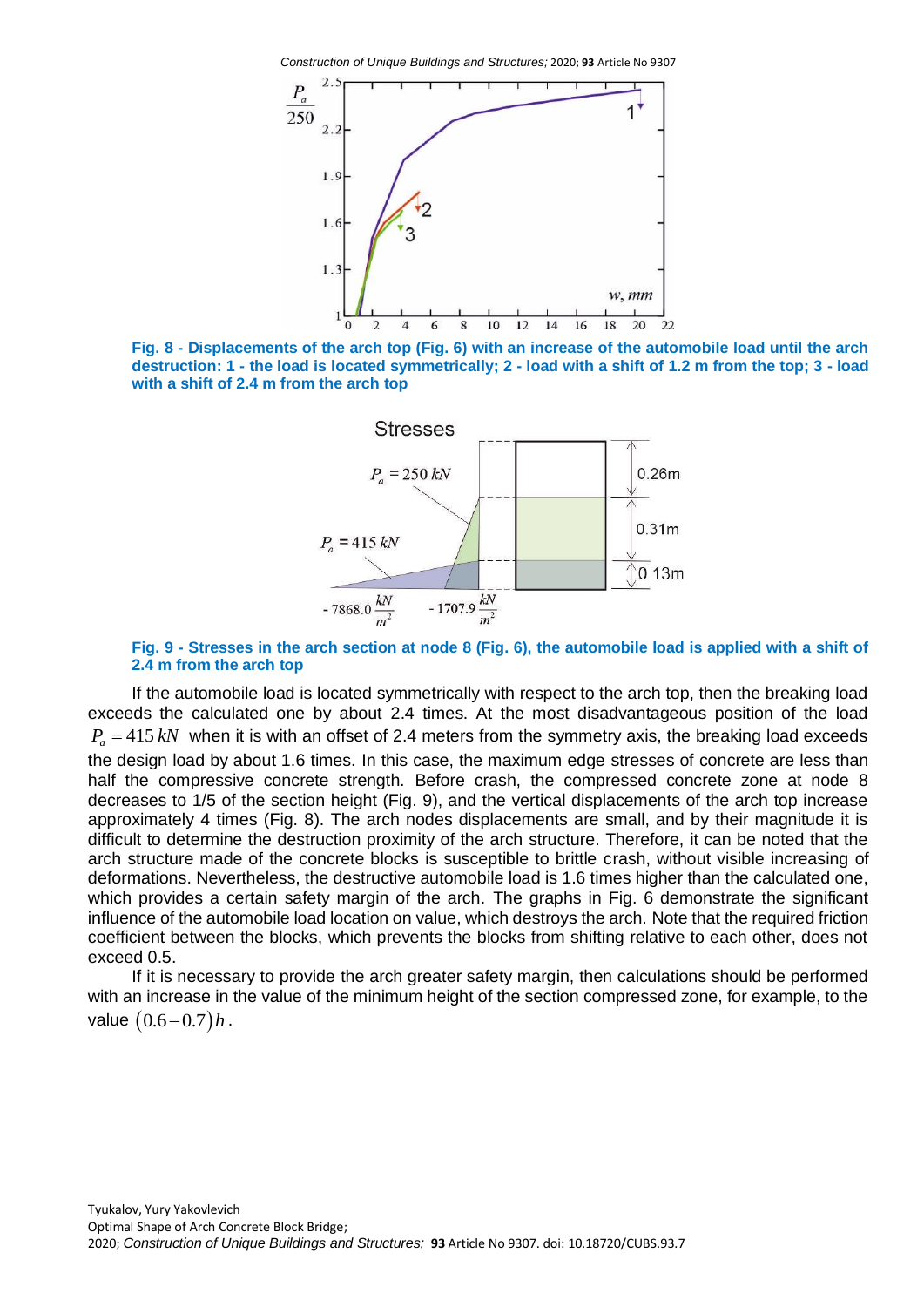# **4 Conclusions**

- 1. The method is proposed for optimal parameters determining of an underground arch made of concrete blocks under the action of an automobile load, a load from the soil and its own weight. The optimal parameters of the arch are determined on the condition that the compressed zone minimum height is more than half of the arch section at any automobile load position.
- 2. Calculation of the arch is carried out by the finite element method based on the approximation of forces and moments. For the solution, the possible stress states principle, written on increments form, and the possible displacements principle to obtain the equilibrium arch nodes equations are used. The compressed concrete stress-strain diagram is assumed to be nonlinear. The tensile concrete work is not considered.
- 3. The proposed calculation method makes it possible to determine the automobile load limiting value for the arch and to estimate the arch bridge safety margin.
- 4. Optimum geometric parameters have been determined for an arched bridge with the span of 12 meters. The destructive automobile load value is determined. For the design load the obtained internal forces are compared with the forces calculated by the program based on the finite element method in displacements.

# **References**

- 1. Audenaert, A., Fanning, P., Sobczak, L., Peremans, H. 2-D analysis of arch bridges using an elasto-plastic material model. Engineering Structures. 2008. 30(3). Pp. 845–855. DOI:10.1016/j.engstruct.2007.05.018.
- 2. Amorim, D.L.N.D.F., Proença, S.P.B., Flórez-López, J. A model of fracture in reinforced concrete arches based on lumped damage mechanics. International Journal of Solids and Structures. 2013. 50(24). Pp. 4070–4079. DOI:10.1016/j.ijsolstr.2013.08.012.
- 3. Galassi, S., Misseri, G., Rovero, L., Tempesta, G. Failure modes prediction of masonry voussoir arches on moving supports. Engineering Structures. 2018. 173(July). Pp. 706–717. DOI:10.1016/j.engstruct.2018.07.015.
- 4. Gattesco, N., Boem, I., Andretta, V. Experimental behaviour of non-structural masonry vaults reinforced through fi bre-reinforced mortar coating and subjected to cyclic horizontal loads. Engineering Structures. 2018. 172(December 2017). Pp. 419–431. DOI:10.1016/j.engstruct.2018.06.044.
- 5. Beatini, V., Royer-Carfagni, G., Tasora, A. Modeling the shear failure of segmental arches. International Journal of Solids and Structures. 2019. 158. Pp. 21–39. DOI:10.1016/j.ijsolstr.2018.08.023.
- 6. Houšt', V., Eliáš, J., Miča, L. Shape optimization of concrete buried arches. Engineering Structures. 2013. 48. Pp. 716–726. DOI:10.1016/j.engstruct.2012.11.037.
- 7. Kimura, T., Ohsaki, M., Fujita, S., Michiels, T., Adriaenssens, S. Shape optimization of notension arches subjected to in-plane loading. Structures. 2020. 28(August). Pp. 158–169. DOI:10.1016/j.istruc.2020.08.053.
- 8. Misseri, G., Justin, M., Rovero, L. Experimental and numerical investigation of the collapse of pointed masonry arches under quasi-static horizontal loading. Engineering Structures. 2018. 173(October 2017). Pp. 180–190. DOI:10.1016/j.engstruct.2018.06.009.
- 9. Pulatsu, B., Erdogmus, E., Lourenço, P.B. Comparison of in-plane and out-of-plane failure modes of masonry arch bridges using discontinuum analysis. Engineering Structures. 2019. 178(August 2018). Pp. 24–36. DOI:10.1016/j.engstruct.2018.10.016.
- 10. Scozzese, F., Ragni, L., Tubaldi, E., Gara, F. Modal properties variation and collapse assessment of masonry arch bridges under scour action. Engineering Structures. 2019. 199(September). Pp. 109665. DOI:10.1016/j.engstruct.2019.109665.
- 11. Smoljanović, H., Živaljić, N., Nikolić, Ž., Munjiza, A. Numerical analysis of 3D dry-stone masonry structures by combined finite-discrete element method. International Journal of Solids and Structures. 2018. 136–137. Pp. 150–167. DOI:10.1016/j.ijsolstr.2017.12.012.
- 12. Zampieri, P., Simoncello, N., Tetougueni, C.D., Pellegrino, C. Review article A review of methods for strengthening of masonry arches with composite materials. Engineering Structures. 2018. 171(December 2017). Pp. 154–169. DOI:10.1016/j.engstruct.2018.05.070.
- 13. Zampieri, P., Simoncello, N., Gonzalez-libreros, J., Pellegrino, C. Evaluation of the vertical load